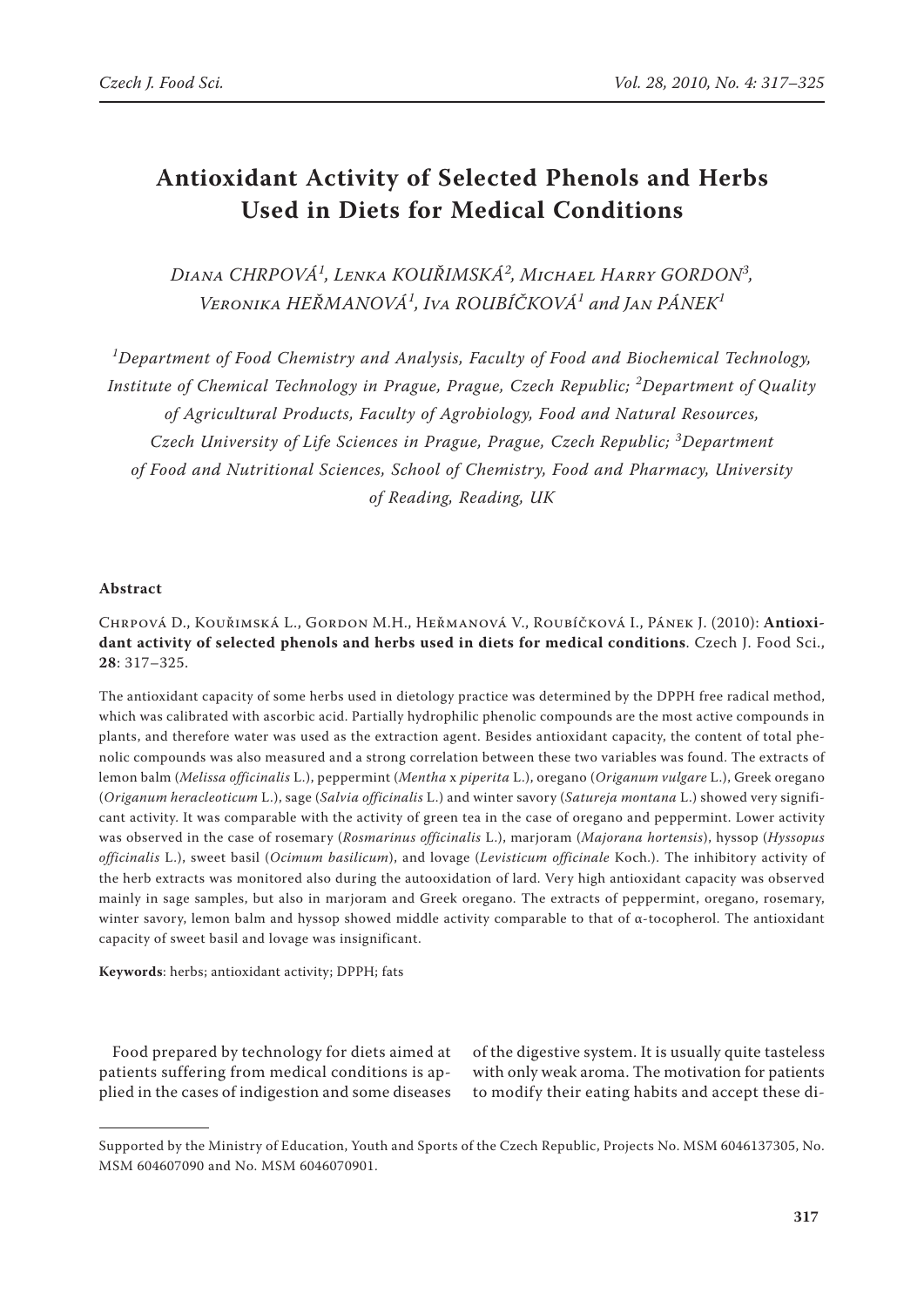ets is therefore very low. For this reason, modern dietology recommends the use of several aromatic herbs (fresh or dry) to improve and enhance the flavour and aroma of the prepared meals. These plants, moreover, often contain compounds with antioxidant activity, mainly phenolic compounds and ascorbic acid.

Most foods of plant origin contain components which are active as inhibitors of undesirable oxidative processes not only in food but very often in the human body as well. These are mainly compounds of natural origin, which are formed by regulated biosynthesis in plants. Phenolics belong to the very important group of plant antioxidants. They are always substituted phenolic compounds with one to three hydroxyl groups on the aromatic ring in different positions. A carboxylic acid group may also be present as the main substituent or another ring may be linked to the aromatic ring. The antioxidant effect depends mainly on the number and position of hydroxyl groups and the identity of the main substituents, but also on many other factors.

Total antioxidant capacity of plant material depends not only on the content and composition of phenolics, but also on the contents of other antioxidants, for example ascorbic acid. Besides that there could be synergism or antagonism between the active compounds. Therefore, the estimation of antioxidant activity in real materials is very difficult and the total antioxidant effect must be determined experimentally (Pokorný 1991; Pánek 2001; Schmidt & Pokorny 2005; Dimitrios 2006; Yanishlieva *et al*. 2006; Horvathova *et al*. 2007; Velíšek 2009).

The aim of this work was to evaluate the antioxidant capacity of selected aromatic herbs suitable for inclusion in foods for patients with medical conditions. The diphenylpicrylhydrazyl (DPPH) radical-scavenging method was applied together with the Schaal test using pork fat.

# **Material and methods**

*Chemicals*. 2,2-diphenyl-1-picrylhydrazyl(DPPH) free radical (Sigma-Aldrich, St. Louis, USA); Folin-Ciocalteu phenol reagent (Merck, Darmstadt, Germany)

*Standard*s: ascorbic acid, gallic acid, thymol puriss, caffeic acid, rosmarinic acid (97%), carvacrol (98%), Trolox, catechin, α-tocopherol, all chemicals from Sigma-Aldrich (St. Louis, USA).

*Herbs, used parts – dry leaves*. Peppermint (*Mentha* × *piperita* L.), rosemary (*Rosmarinus officinalis* L.), oregano (*Origanum vulgare* L.), winter savory (*Satureja montana* L.), sage (*Salvia officinalis* L.), hyssop (*Hyssopus officinalis* L.); lovage (*Levisticum officinale* Koch.); lemon balm (*Melissa officinalis* L.), sweet basil type "Compatto" (*Ocimum basilicum* L., var. Compatto). All these hardy annual plants (9 years old) and therophyte sweet basil were planted in the locality of the Czech town region Kolin in loamy-sandy and less permeable humus soil. Leaves were collected at the beginning of July before flowering. The leaves were dried in the shade in the open air room at ambient temperature.

Marjoram (*Origanum majorana* L.) was grown in the Czech University of Life Sciences in Prague (CULS) greenhouse and fertilised with mineral fertiliser. Leaves were dried at 40°C in a dryer with air circulation.

Citrus type of peppermint *Mentha* × *piperita* var. Citrata (*Mentha citrata*, *Mentha odorata*) grew wildly in the university campus in Prague. Leaves were collected in August before flowering and dried in the same way as marjoram

*Herbs from the Greek market*. Rigani Charma – Greek oregano "rigani" (*Origanum heracleoticum* L.). Dried leaves were purchased in a retail shop in Greece. The country of origin is Greece, region Ioannina, growing and drying conditions unknown, and expiry date 12/2010.

*Green tea*. All green tea samples were purchased in their original packagings in the tea-shop Teatao in Prague. Green tea Sencha Classic, growing region Japan; GABA green tea (organic) – China; Xi Hu Long Jing "Dragon's well" from province Zhe Jiang, region Xi Hu in China.

*Pork lard*. Edible animal fat, expiry date 5/2009; manufacturer Meat Factory Pilsen, Czech Republic.

Peroxide value of lard before use was determined as 1.27 milliequivalents of active oxygen/kg

*Sample extraction*. Dry leaves (1.5–2 g) were extracted twice with 50 ml of hot demineralised water. Each extraction lasted 10 min at 70°C with occasional mixing.

*Determination of antioxidant activity by DPPH method*. Antioxidant activity was determined using the 2,2-diphenyl-1-picrylhydrazyl (DPPH) radical scavenging method. This method was taken from Dorman *et al*. (2003), Kulisic *et al*. (2004), Su *et al*. (2007), Buřičová and Réblová (2008),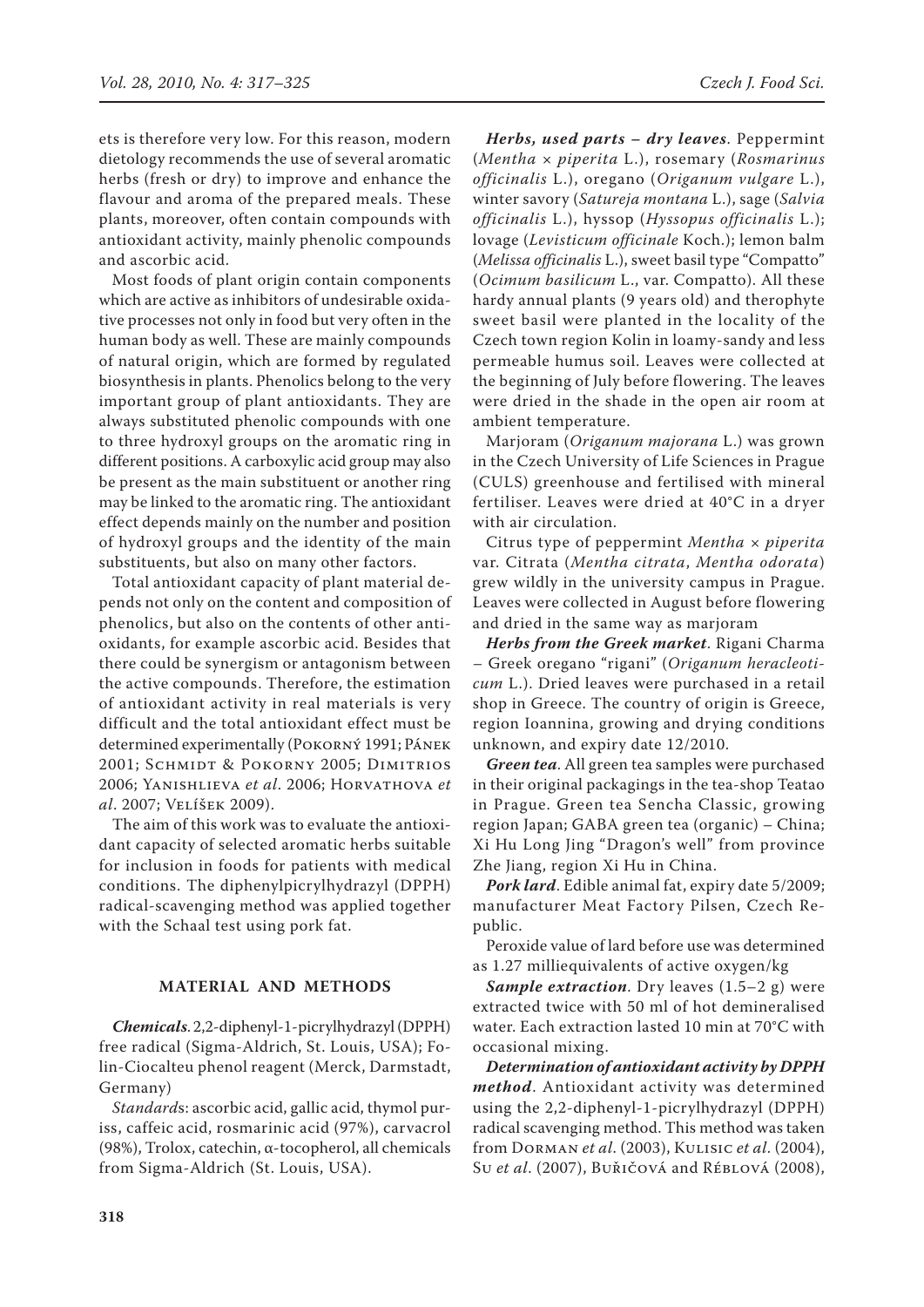Lo Scalzo (2008) and modified. The method was calibrated with ascorbic acid and the results were expressed as equivalents of ascorbic acid per unit mass of the sample (AAE). The principle of this spectrophotometric method is based on the intensity of the violet DPPH radical solution measurement at 522 nm. The radical is decolourised by phenolic compounds with antioxidant activity. The reaction equilibrium is usually reached after two hours for most compounds. The extract (0.2–1.0 ml) was dissolved in demineralised water (50 ml). Radical solution (2 ml; 0.005 g per 100 ml methanol) was added to a cuvette, and 1 ml of the dissolved extract was added prior to the measurement.

*Determination of total phenolic compounds*. The content of total phenolics was determined spectrophotometrically at 760 nm by using Folin-Ciocalteu reagent. The results were expressed asthe content of gallic acid per unit mass of the sample (Dorman *et al*. 2003; Stratil *et al*. 2008).

*Antioxidant activity by the Schaal test*. The principle of the method is based on the monitoring of the course of fat oxidation gravimetrically with free oxygen access in the dark at 60°C. The

weight changes were monitored in two parallel determinations in lard without any additive and in lard with the addition of herb extract (extract from 40 g of dried herbs) per 1 kg of lard, or with the addition of pure antioxidant (500 mg) per 1 kg of lard. The dried extracts and pure compounds were dissolved in diethyl ether, and the solution was added to lard. The induction period (IP) values were determined by the linear regression method using MS Excel software. The protection factor (PF) was calculated by the formula:  $PF = IP$  with additive/IP without additive.

# **Results and discussion**

# **Determination of antioxidant capacity of extracts**

The antioxidant capacity of the selected herbs and green tea samples determined by the DPPH method are expressed in units of mg equivalent of ascorbic acid (AAE) per gram of dried leaves (Table 1); the total phenolic content values are expressed as mg equivalent of gallic acid (GAE)

Table 1. Antioxidant capacity and total phenolic contents of plant family Lamiaceae, lovage and green tea samples (*Camelia sinensis* L.)

| Herbs                       | Latin name                  | Family    | <b>DPPH</b><br>(mg AAE/g) | Phenols<br>$(mg \text{ GAE/g})$ |
|-----------------------------|-----------------------------|-----------|---------------------------|---------------------------------|
| Oregano                     | Origanum vulgare L.         | Lamiaceae | 209.1                     | 91.4                            |
| Peppermint - citrus type    | $Mentha \times piperita$    | Lamiaceae | 203.8                     | 89.6                            |
| Lemon balm                  | Melissa officinalis L.      | Lamiaceae | 171.5                     | 85.0                            |
| Peppermint                  | Mentha $\times$ piperita L. | Lamiaceae | 147.5                     | 63.0                            |
| Winter savory               | Satureja montana L.         | Lamiaceae | 69.5                      | 27.1                            |
| Sage                        | Salvia officinalis L.       | Lamiaceae | 60.6                      | 24.3                            |
| Greek oregano ("Rigani")    | Origanum heracleoticum L.   | Lamiaceae | 56.2                      | 27.0                            |
| <b>Basil Compatto</b>       | Ocimum basilicum L.         | Lamiaceae | 55.5                      | 20.3                            |
| Rosemary                    | Rosmarinus officinalis L.   | Lamiaceae | 44.7                      | $\qquad \qquad -$               |
| Hyssop                      | Hyssopus officinalis L.     | Lamiaceae | 43.5                      | 20.1                            |
| Marjoram                    | Origanum majorana L.        | Lamiaceae | 42.1                      | 27.7                            |
| Lovage                      | Levisticum officinale Koch. | Apiaceae  | 34.1                      | 19.7                            |
| Green tea "Xi Hu Long Jing" | Camelia sinensis L.         | Theaceae  | 221.7                     | 91.0                            |
| Green tea "GABA"            | Camelia sinensis L.         | Theaceae  | 216.2                     | 112.8                           |
| Green tea "Sencha"          | Camelia sinensis L.         | Theaceae  | 138.1                     | 63.7                            |

AAE = ascorbic acid equivalent; GAE = gallic acid equivalent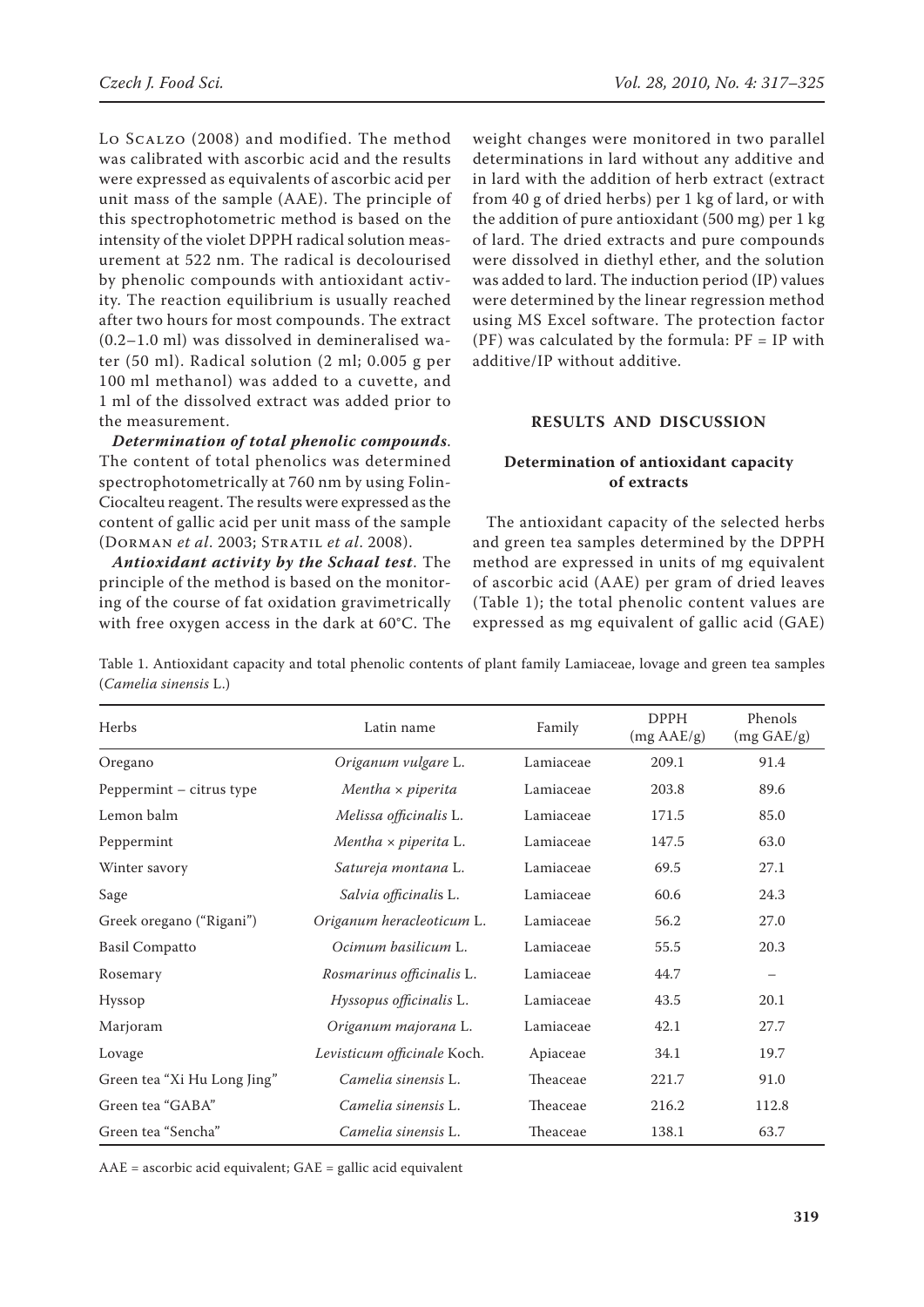

Figure 1. Correlation between total phenolic content and antioxidant capacity of herbs

per gram of dried leaves. Besides that, the repeatability of the method was determined by analysing the antioxidant capacity of nine oregano samples. Relative standard deviation (RSD) was 2.79% which shows very good repeatability.

Figure 1 displays a very interesting correlation in the samples between the antioxidant capacity determined by the DPPH method and the total phenolic content. Antioxidant effects will probably depend mainly on the content of total phenolic compounds in the herb. Extremely high antioxidant capacity, comparable with Chinese green tea samples, could be observed in oregano and peppermint extracts. High antioxidant capacity was also found for lemon balm, winter savory, and sage samples. Wild citrus type of peppermint also had higher values than cultured peppermint. This could confirm the literature statements that widely grown plants without fertilisation produce more secondary metabolites for their protection. Also other tested plants from the Lamiaceae family, like marjoram, rosemary, and hyssop, showed quite good antioxidant effects.

The comparison of antioxidant activity results published in many papers is difficult, because the data are significantly influenced by the method of extraction and the analytical method used for their determination. Compounds with different antioxidant capacity are extracted depending on the solvent polarity. Most authors in the studies of this type use concentrations of herbs similar to the portions used in common culinary practice.

The results obtained are in a good agreement with the literature data (Dorman *et al*. 2004), where the authors determined the antioxidant capacity and total phenolic content of some less well known plants of *Thymbra*, *Satureja* and *Origanum* genera. Only the reported phenolic content of *Satureja*  *cuneifolia* Ten. was significantly higher than we observed. Dorman *et al*. (2003) monitored the antioxidant capacity of aqueous herb extracts by different methods (Fe<sup>3+</sup> reduction, DPPH, ABTS, hydroxyl radical, LDL oxidation). The results are in some cases different according to the analytical method. But generally, according to this study, the highest activity was reported for sage and rosemary. Oregano samples revealed lower values, contrary to our results. Dragland *et al*. (2003) monitored the total antioxidant capacity by the FRAP method in planted herbs and in herbs from the market which are important for culinary use. Their results of antioxidant capacity of samples of the Lamiaceae family of herbs expressed in AAE are very comparable with the data and the order of activity for particular herbs in our study. Shan *et al*. (2005) determined total antioxidant capacity using the ABTS radical scavenging method and the Folin-Ciocalteu method for 26 methanolic extracts of plants from 12 families. In agreement with our results, oregano had extremely high antioxidant capacity, whereas peppermint, rosemary, and sage had medium activity, and basil had weak activity. A very good correlation  $(R = 0.96)$  between total phenolic content and antioxidant activity was found by the above mentioned method.

For better results, the antioxidant activities of three phenolic acids and synthetic 6-hydroxy-2,5,7,8-tetramethylchromane-2-carboxylic acid (Trolox) were determined for comparison. The results in AAE are given in Table 2. The highest antioxidant activity of the selected standards was found for gallic acid, which is naturally present linked to other molecules in some kinds of vegetable, green tea, and other food. The results obtained show a very strong antioxidant effect, approximately 3.5 times higher than the antioxidant effect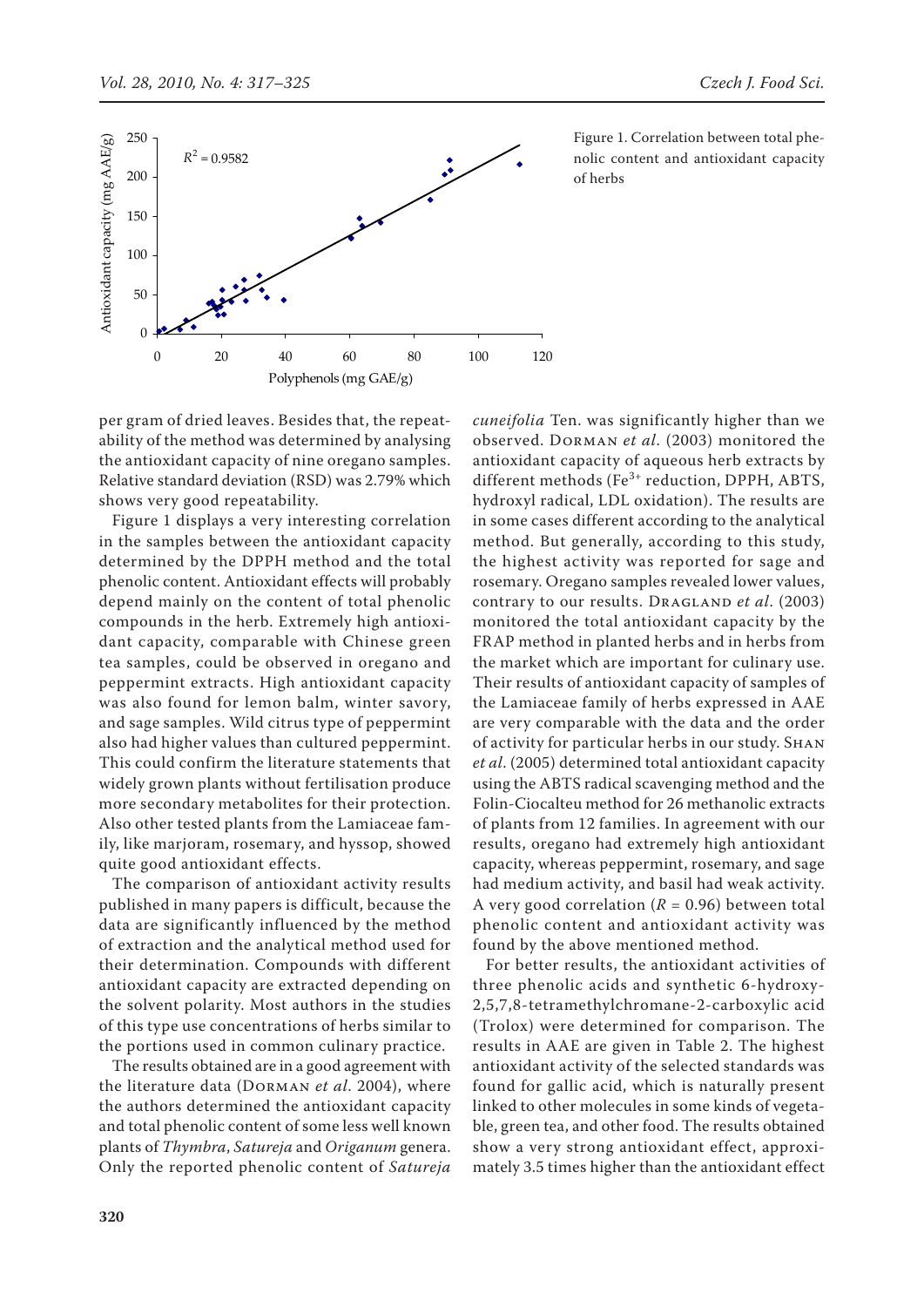|  |  |  |  |  | Table 2. Antioxidant activity of selected standards |  |  |  |  |  |  |
|--|--|--|--|--|-----------------------------------------------------|--|--|--|--|--|--|
|--|--|--|--|--|-----------------------------------------------------|--|--|--|--|--|--|

|                 | mg AAE/g of standard |
|-----------------|----------------------|
| Gallic acid     | 3541.3               |
| Rosmarinic acid | 1530.8               |
| Caffeic acid    | 1484.4               |
| Trolox          | 791.3                |

of ascorbic acid. This ratio is about 1.5 in the case of rosmarinic and caffeic acids.

Determination of antioxidant activity of the extracts using the Schaal test Lard was chosen as the fat material for the evaluation of antioxidant activity. Its disadvantage is high stability, but it does not contain natural antioxidants which would affect the results. The weight increase by oxygen absorption and hydroperoxide formation was monitored during the Schaal test. The temperature of 60°C was selected because of practical reasons, i.e. to obtain the results in a reasonable time period. Many published papers use various modifications of the test and different plant oils (for example BEDDOWS *et al.* 2001; HOUHOULA *et al.* 2004). A rapid Rancimat test is also often used (BEDDOWS et *al*. 2000; Triantaphyllou *et al*. 2001; Exarchou *et al*. 2002). Many studies are focused on the use of herb extracts for meat and fish fat stabilisation (Raccanici *et al*. 2004; Bhale *et al*. 2007; Fasseas *et al*. 2007; Simitzis *et al*. 2008).

Only a small concentration of hydroperoxides is formed during the first oxidation step, where the activity of the antioxidant is important. The dura-

tion of this period is characterised as the induction period. The activity of a particular antioxidant is expressed as the protection factor value, which is the ratio of the inhibited and non-inhibited induction periods of oxidation. Hydroperoxide formation is very fast during the second oxidation step, which reflects the rapid sample weight increase. The used fat loses its quality rapidly during this oxidation stage (Pokorný 1991; Pánek 2001).

The oxidation changes of lard containing herb extracts are shown in Figure 2, and the samples containing α-tocopherol (as positive control) and pure phenols are shown in Figure 3. The induction periods and protection factor values are summarised in Table 3. The antioxidant capacity of the herb extracts and pure standards is compared with that of  $\alpha$ -tocopherol (PF 2.5), which has a significant antioxidant activity in more saturated fats, and with the synthetic hydrophilic analogue 6-hydroxy-2,5,7,8-tetramethylchromane-2-carboxylic acid (Trolox).

The protection factors of most herbs (oregano, rosemary, peppermint, hyssop, and savory) are comparable with the tocopherol values. Only the activity of basil was significantly lower and lovage was practically ineffective. On the other hand, marjoram and Greek oregano showed higher activity. Their protection factors were above 3.5 which can be considered as very significant. Sage extracts showed extremely high activity with PF 8.9.

The values of the antioxidant activity of the samples in lard do not correlate with the results using the DPPH method or total phenolics de-



Figure 2. Oxidation of lard inhibited by herbs extracts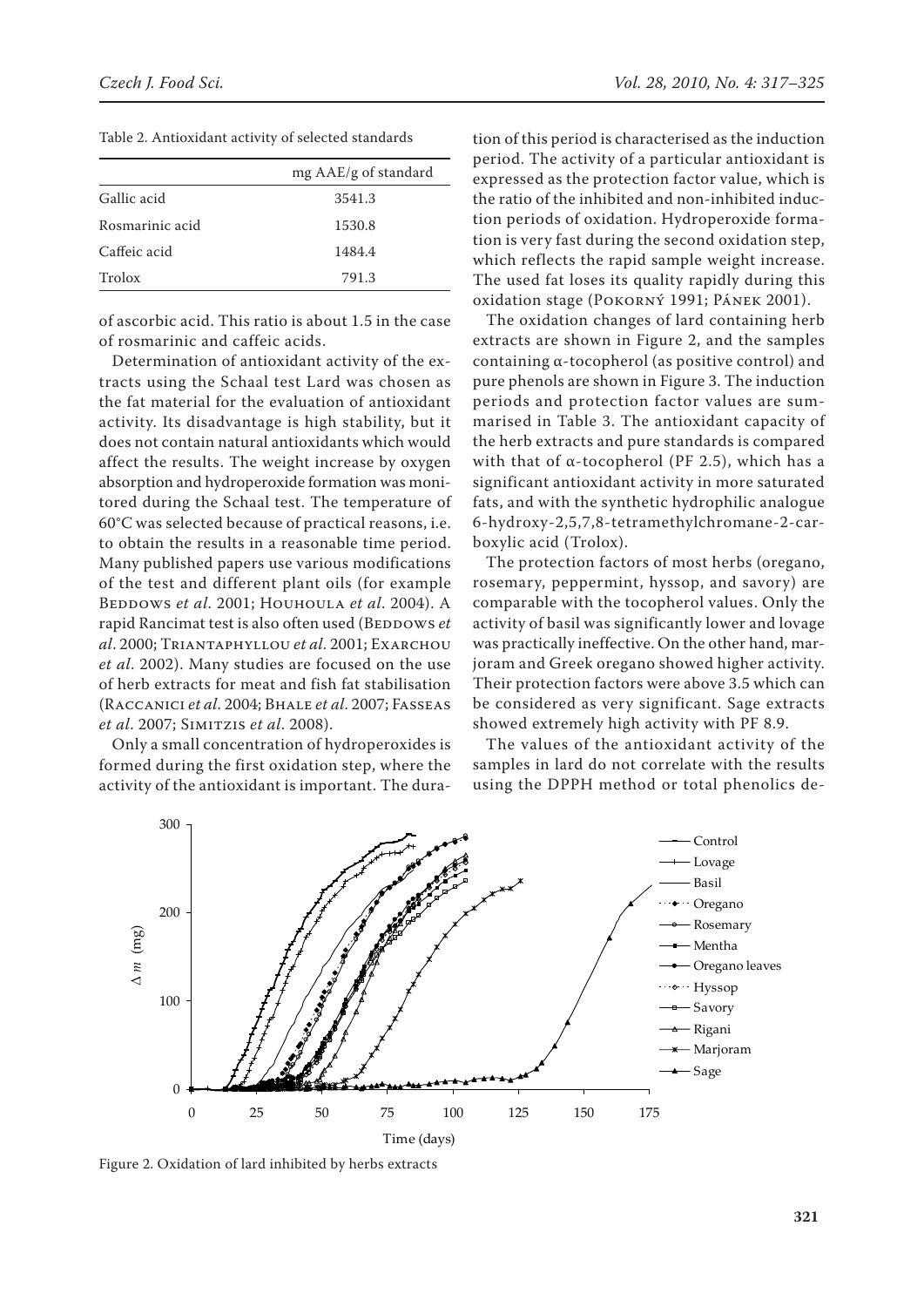

Figure 3. Oxidation of lard inhibited by α-tocopherol and phenolic compounds

termination. Oregano or peppermint showed the highest capacity by the DPPH method, but their values by the Schaal test are close to the average. On the other hand, marjoram and sage, with medium capacity using the DPPH method, were very effective in lard.

Most study results (for example BEDDOWS *et al.* 2000, 2001; Exarchou *et al*. 2002; Fasseas *et al*. 2007;Celikel & Kavas 2008;Calikoglu *et al*. 2009) indicate high activity in sage extracts. But none of these papers reported such high values in sage extracts and so different from the values obtained with other plants as we obtained from our results. The main sage antioxidants are rosmarinic acid, carnosic acid,

and α-tocopherol. While the α-tocopherol content is more or less similar in different herb species and varieties, the carnosic acid content can differ by a factor of up to twenty (Abreu *et al*. 2008). This can be the explanation of the differences between our values and the published data.

The activity of marjoram in lard is also surprisingly high, because its effect is usually considered as medium. Only Triantaphyllou *et al*. (2001) found results similar to our data. On the other hand, a high antioxidant activity is commonly reported for rosemary extracts (BEDDOWS *et al.* 2000; Raccanici *et al*. 2004; Bhale *et al*. 2007) as well as oregano (BEDDOWS et al. 2001; GOVARIS

|  |  | Table 3. Values of induction period (IP) and protection factors (PF) of lard with herbs and pure phenolics |  |  |  |  |  |  |  |  |  |  |  |  |
|--|--|------------------------------------------------------------------------------------------------------------|--|--|--|--|--|--|--|--|--|--|--|--|
|--|--|------------------------------------------------------------------------------------------------------------|--|--|--|--|--|--|--|--|--|--|--|--|

|                | $IP$ (days) | PF  |                           | $IP$ (days) | PF     |
|----------------|-------------|-----|---------------------------|-------------|--------|
| Lard           | 14.9        | 1.0 | Sage                      | 132.9       | 8.9    |
| Lovage         | 18.9        | 1.3 | Carvacrol                 | 20.0        | 1.3    |
| Basil          | 25.2        | 1.7 | Thymol                    | 20.0        | 1.3    |
| Oregano        | 32.1        | 2.2 | Tocopherol                | 37.8        | 2.5    |
| Rosemary       | 33.8        | 2.3 | Tocopherol + caffeic acid | 94.6        | 6.3    |
| Peppermint     | 37.1        | 2.5 | Rosmarinic acid           | 203.6       | 13.7   |
| Hyssop         | 42.1        | 2.8 | Trolox                    | 232.4       | 15.6   |
| Savory         | 42.2        | 2.8 | Gallic acid               | 272.1       | 18.3   |
| Oregano leaves | 43.6        | 2.9 | Catechin                  | >374        | > 25.1 |
| Marjoram       | 54.3        | 3.6 | Caffeic acid              | >374        | > 25.1 |
| Greek oregano  | 54.5        | 3.7 | Trolox + caffeic acid     | >374        | > 25.1 |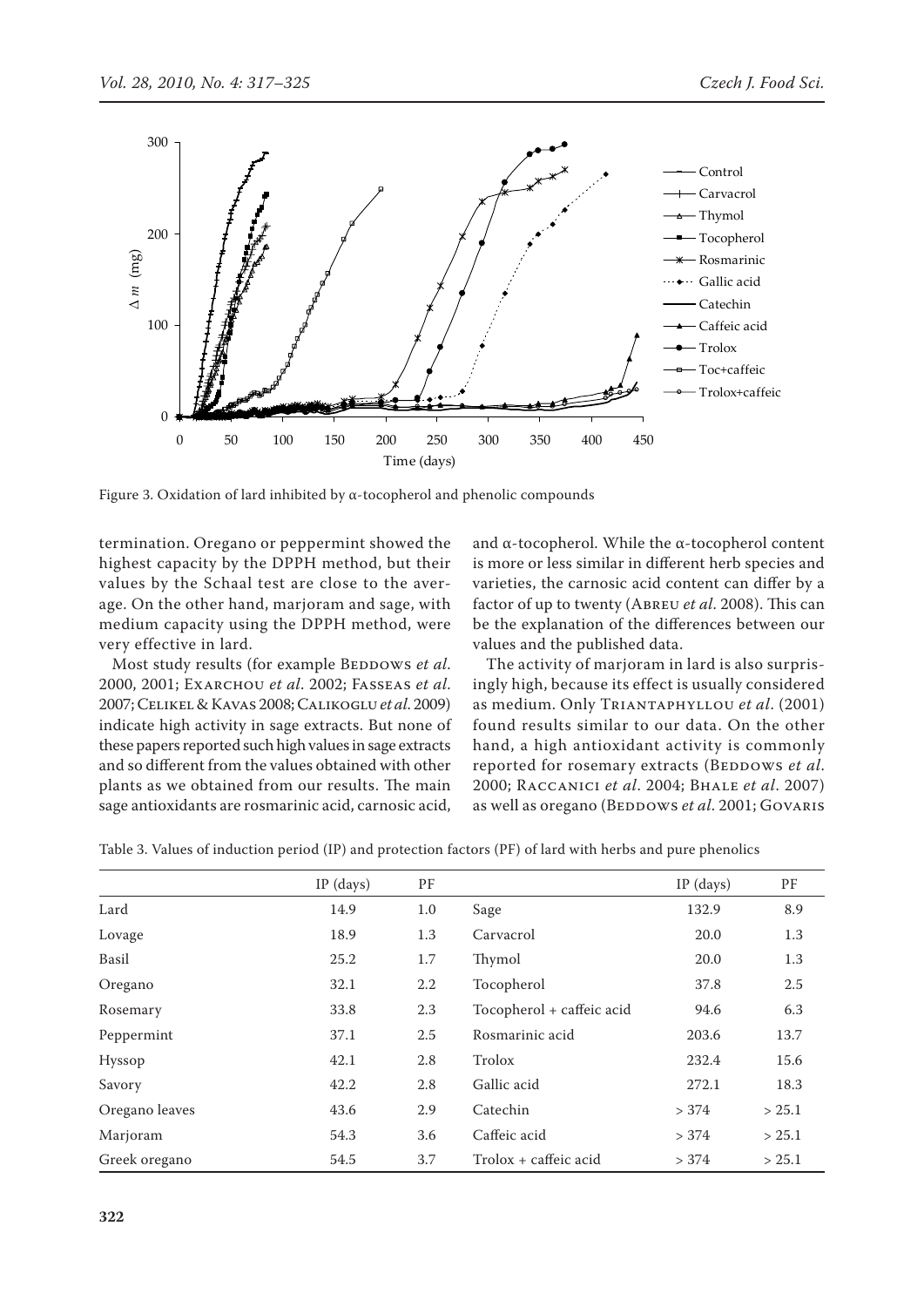*et al*. 2004; Houhoula *et al*. 2004, Bhale *et al*. 2007; Fasseas *et al*. 2007; Simitzis *et al*. 2008; Amarowicz *et al*. 2009). However, we have found the antioxidant activity in lard to be only moderate. The moderate or weak activity of other plants agrees with literature conclusions.

The antioxidant activity of pure synthetic antioxidant compounds was monitored at the same time, using the same methods and lard, as for the herb samples. Phenolic compounds with reported antioxidant activity were chosen with respect to their natural presence in plants. Simple phenols like thymol and carvacrol are the main phenolic components of oregano, savory, and other herbs oils (Kulisic *et al*. 2005; Hrádková *et al*. 2009; Oke *et al*. 2009 etc.). Caffeic acid and gallic acid are naturally found in the majority of herbs and are present in the free form or commonly bound as esters, depsides, and/or glycosides. Rosmarinic acid is a typical active compound of sage, marjoram, oregano and other herbs; (+)-catechin is free or as an ester mainly with gallic acid (Ziaková & Brandšteterová 2003; Yanishlieva *et al*. 2006; Kivilompolo & Hyötyläinen 2007; Kulisic *et al*. 2007; Velíšek 2009 etc.).

The induction period of hydrophilic Trolox is significantly longer than the IP of α-tocopherol. This phenomenon is described in many papers as the so-called polar paradox. The antioxidant activity of thymol and carvacrol (PF 1.3) is very low. However, both these compounds significantly slowed down the second fast oxidation period. The activity of caffeic acid, gallic acid, rosmarinic acid, and catechin was extremely high at the applied temperature and concentrations. One year after the beginning of the experiment, the samples of catechin and caffeic acid in lard were still in the first stage of the induction period. Their PFs were higher than 25. The use of a combination of α-tocopherol and caffeic acid showed a significant reduction of antioxidant activity, compared to the effect of caffeic acid alone. This reflects the possible prooxidant effect of tocopherol. This effect was not observed in the case of a caffeic acid and Trolox combination.

# **ConclusionS**

The activity of plant extracts from the family Lamiaceae and other selected herbs against undesirable oxidation processes in food was evaluated

according to their ability to scavenge the DPPH radical and their ability to inhibit fat autooxidation in lard. The determination by the DPPH radical scavenging method was investigated together with spectrophotometric determination of the total phenolic content of herb extracts.

Hot water as the extraction agent was used because of the hydrophilic character of the compounds with expected antioxidant activity, because of similar procedures in the literature, and also because water is the main medium used to prepare foods for diets for patients suffering from medical conditions.

The following main conclusions were obtained by using the DPPH radical method:

Very good repeatability of the determination; RSD  $(n = 9)$  was below 3%.

There was a significant correlation  $(R > 0.95)$ ;  $n = 34$ ) between the antioxidant capacity and total phenolic content of extracts.

The extracts of oregano, peppermint, and lemon balm showed the highest antioxidant activity comparable to the activity of green tea extracts. Hyssop, sage, winter savory, rosemary and Greek oregano had moderate activity.

Antioxidant activity in lard monitored by the Schaal test was evaluated by the ability of the antioxidant to extend the induction period, and protection factors were calculated. The results are different from those found in the DPPH assay, because of the lipophilic medium and different types of reactions. Besides the ability to inhibit radical reactions, there is also the ability to reduce hydroperoxides as they are formed. Both types of reactions lead to the retardation of the autooxidation reaction.

The extracts of sage, marjoram, and Greek oregano showed very high antioxidant effects. Moderate activity, comparable to the effect of  $\alpha$ -tocopherol, was found in the extracts of peppermint, oregano, rosemary, winter savory, and hyssop while the activity of basil and lovage was negligible.

To make a comparison, the activity of phenolic antioxidant standards was tested. Gallic, caffeic, and rosmarinic acids, catechin and the synthetic Trolox showed very high activity, while the activity of thymol and carvacrol extracts was very low.

The majority of herbs potentially applicable to flavour meals showed significant antioxidant effects. This fact, together with the increase in taste diversity, could contribute to the justification of the increased consumption of these important food commodities.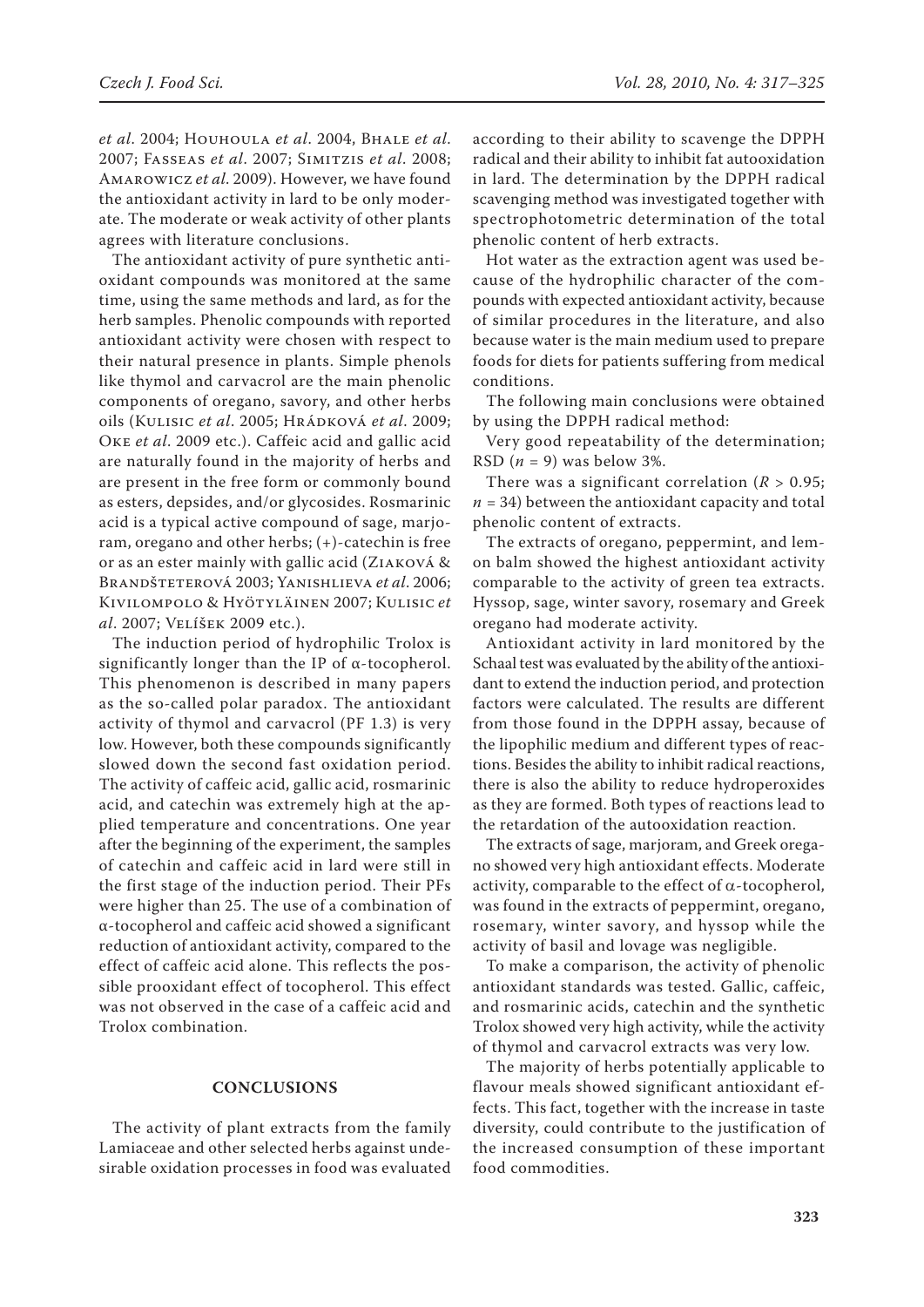# References

- Abreu M.E., Müller M., Alegre L., Munné-Bosch S. (2008): Phenolic diterpene and α-tocopherol contents in leaf extracts of 60 *Salvia* species. Journal of the Science of Food and Agriculture, **88**: 2648–2653.
- Amarowicz R., Zegarska Z., Rafalowski R., Pegg R.B., Karamac M., Kosinska A. (2009): Antioxidant activity and free radical-scavenging capacity of ethanolic extracts of thyme, oregano, and marjoram. European Journal of Lipid Science and Technology, **111**: 1111–1117.
- BEDDOWS C.G., JAGAIT C., KELLY M.J. (2000): Preservation of α-tocopherol in sunflower oil by herbs and spices. International Journal of Food Science and Nutrition, **51**: 327–339.
- BEDDOWS C.G., JAGAIT C., KELLY M.J. (2001): Effect of ascorbyl palmitate on the preservation of α-tocopherol in sunflower oil, alone and with herbs and spices. Food Chemistry, **73**: 255–261.
- Bhale S.D., XU Z., Prinyawiwatkul W., King J.M., GODBER J.S. (2007): Oregano and rosemary extracts inhibit oxidation of long-chain n-3 fatty acids in menhaden oil. Journal of Food Science, **72**: C504–C508.
- Buřičová L., Reblová Z. (2008): Czech medicinal plants as possible sources of antioxidants. Czech Journal of Food Sciences, **26**: 132–138.
- Calikoglu E., Kiralan M., Bayrak A. (2009: Effect of direct applications of sage (*Salvia officinalis* L.) leaves on oxidative stability of sunflower oil during accelerated storage. Journal of Food Quality, **32**: 566–576.
- Celikel N., Kavas G. (2008): Antimicrobial properties of some essential oils against some pathogenic microorganisms. Czech Journal of Food Sciences, **26**: 174–181.
- Dimitrios B. (2006): Sources of natural phenolic antioxidants. Trends in Food Sciences and Technology, **17**: 505–512.
- DORMAN H.J.D., PELTOKETO A., HILTUNEN R., TIKKANEN M.J. (2003): Characterisation of the antioxidant properties of de-odourised aqueous extracts from selected Lamiaceae herbs. Food Chemistry, **83**: 255–262.
- DORMAN H.J.D., BACHMAYER O., KOSAR M., HILTUNEN R. (2004): Antioxidant properties of aqueous extracts from selected Lamiaceae species grown in Turkey. Journal of the Agricultural and Food Chemistry, **52**: 762–770.
- Dragland S., Senoo H., Wake K., Holte K., Blom-HOFF R. (2003): Several culinary and medicinal herbs are important sources of dietary antioxidants. Journal of Nutrition, **133**: 1286–1290.
- Exarchou V., Nenadis N., Tsimidou M., Gerothanassis I.P., Troganis A., Boskou D. (2002): Antioxi-

dant activities and phenolic composition of extracts from Greek oregano, Greek sage, and summer savory. Journal of the Agricultural and Food Chemistry, **50**: 5294–5299.

- Fasseas M.K., Mountzouris K.C., Tarantilis P.A., Polissiou M., Zervas G. (2007): Antioxidant activity in meat treated with oregano and sage essential oils. Food Chemistry, **106**: 1188–1194.
- Govaris A., Botsoglou N., Papageorgiou G., Botsoglou E., Ambrosiadis I. (2004): Dietary versus post-mortem use of oregano oil and/or α-tocopherol in turkeys to inhibit development of lipid oxidation in meat during refrigerated storage. International Journal of Food Science and Nutrition, **55**: 115–123.
- Horváthová J., Suhaj M., Polovka M., Brezová V., Šimko P. (2007): The influence of gamma-irradiation on the formation of free radicals and antioxidant status of oregano (*Origanum vulgare* L.). Czech Journal of Food Sciences, **25**: 131–143.
- Houhoula D.P., Oreopoulou V., Tzia C. (2004): Antioxidant efficiency of oregano in frying and storage of fried products. European Journal of Lipid Science and Technology, **106**: 746–751.
- Hrádková I., Šmidrkal J., Filip V., Merkl R., Kabrdová E. (2009): Antioxidant stability of phenolic acids and their esters. Czech Journal of Food Sciences, **27**: S41-S44.
- Kivilompolo M., Hyötyläinen T. (2007): Comprehensive two-dimensional liquid chromatography in analysis of Lamiaceae herbs: Characterisation and quantification of antioxidant phenolic acids. Journal of Chromatography A, **1145**: 155–164.
- Kulisic T., Radonic V., Katalinic V., Milos M. (2004): Use of different methods for testing antioxidative capacity of oregano essential oil. Food Chemistry, **85**: 633–640.
- Kulisic T., Radonic V., Milos M. (2005): Inhibition of lard oxidation by fractions of different essential oils. Grasas y Aceites, **56**: 284–291.
- Kulisic T., Krisko A., Dragovic-Uzelac V., Milos M., PIFAT G. (2007): The effects of essential oils and aqueous tea infusions of oregano (*Origanum vulgare* L. spp. *hirtum*), thyme (*Thymus vulgaris* L.) and wild thyme (*Thymus serpyllum* L.) on the copper-induced oxidation of human low-density lipoproteins. International Journal of Food Science and Nutrition, **58**: 87–93.
- Lo Scalzo R. (2008): Organic acids influence on DPPH∙ scavenging by ascorbic acid. Food Chemistry, **107**: 40–43.
- Oke F., Aslim B., Ozturk S., Altundag S. (2009): Essential oil composition, antimicrobial and antioxidant